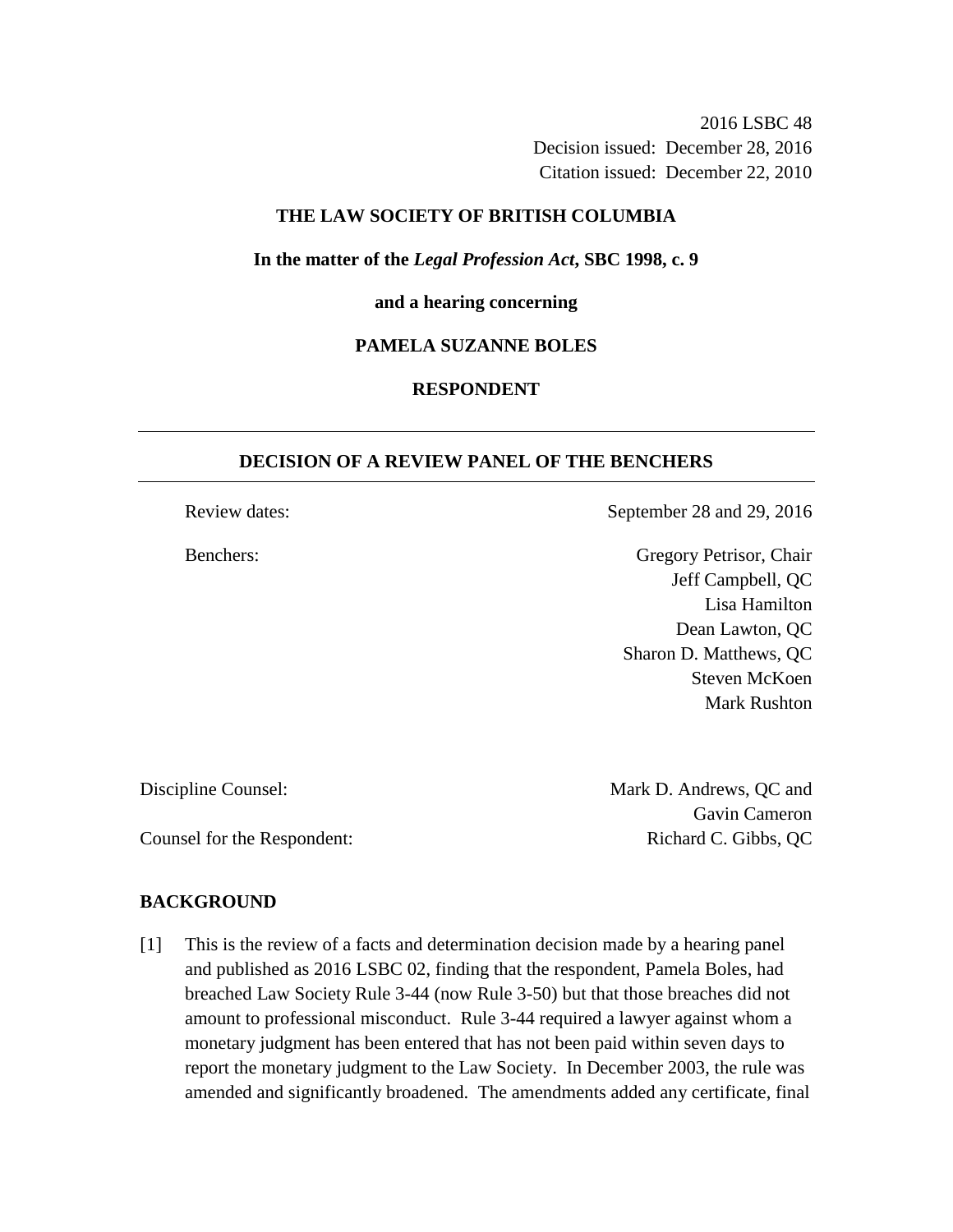order or other requirement under a statute to pay money to any party. Ms. Boles and her law corporation were the subjects of tax certificates issued pursuant to the *Income Tax Act* and other statutes that she did not report to the Law Society. Ms. Boles agreed that her failure to report was in breach of Rule 3-44 but took the position that the breaches did not amount to professional misconduct. The hearing panel agreed.

- [2] The Law Society has sought a review of the facts and determination decision on the basis that the hearing panel erred in the determination that, on all of the facts, the conduct that established the breaches did not also amount to professional misconduct.
- [3] As the facts reviewed below reveal, this matter has taken some unfortunate twists and turns to get to this point.
- [4] The facts and determination decision from which this review is taken is the second facts and determination decision by the same hearing panel. In the first (found at 2012 LSBC 21), the hearing panel held that the conduct did amount to professional misconduct. However, at that time the hearing panel was not apprised of all the elements of an agreement between the parties, in particular that the Law Society would not seek to characterize Ms. Boles' conduct as an intentional breach of the Rules.
- [5] In the absence of the all of the elements of the agreement, and in circumstances where counsel for the Law Society (not counsel before us) made submissions asserting *mala fides* on the part of Ms. Boles, the hearing panel made findings inconsistent with the agreement between the parties, including findings of fact characterizing Ms. Boles' conduct as secretive and calculated to deceive.
- [6] In the wake of this, the parties represented by new counsel made a joint submission to the hearing panel, which agreed to re-open the hearing. When it was advised of the missing details in the agreement and heard further evidence, the hearing panel revised its findings of fact, including retracting the findings relating to secrecy and deception. It also re-analyzed the facts and law based on the new information and determined that the facts amounted to breach of the rules but not professional misconduct.

# **THE ISSUE ON REVIEW AND SUMMARY OF OUR CONCLUSIONS**

[7] The central factual issue that triggered the second facts and determination hearing was Ms. Boles' lack of knowledge and intention relating to her failure to report tax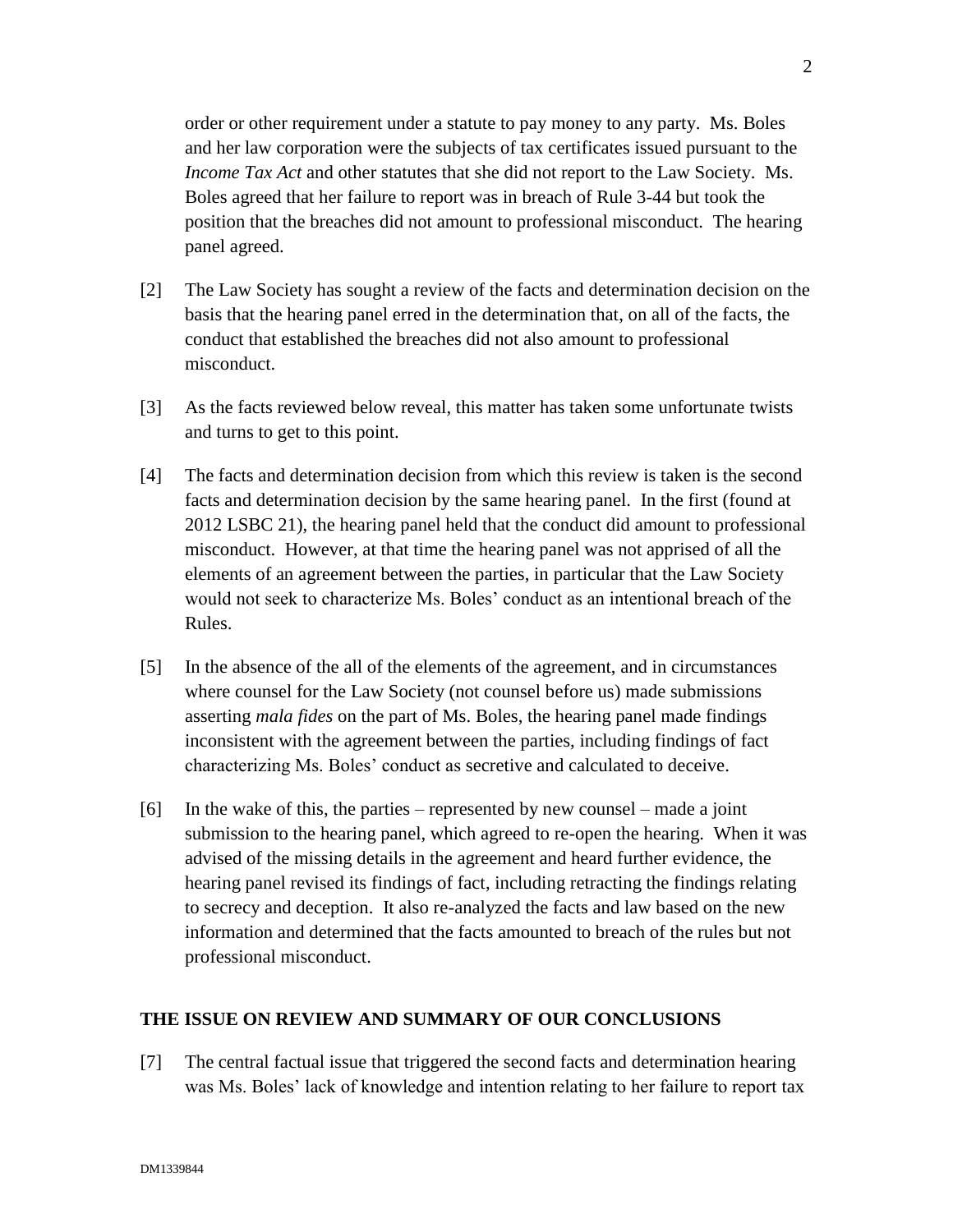certificates issued against her for taxes owing as unpaid judgments. The evidentiary linchpin, accepted by the hearing panel, was her assertion that she had no knowledge of the recent change to Rule 3-44 that included tax certificates in the duty to report monetary judgments. From that fact, she argued that she could not have intentionally not reported, been motivated by secrecy or operated based on *mala fides* with regard to her duty to report.

- [8] We will refer to this as the knowledge and intention issue. In adopting this shorthand, we are mindful of the fact that the Law Society's argument includes that, in all the circumstances, she ought to have known of her duty to report. We will also address constructive knowledge in our analysis.
- [9] There is no doubt that the matter proceeded unsatisfactorily and that some of the findings of fact made and subsequently retracted by the hearing panel cannot be completely erased from the consciousness of those who read them.
- [10] Nevertheless, those unfortunate events are not relevant to the central issue of whether Ms. Boles' conduct amounts to professional misconduct. The issue on review before us is whether the hearing panel erred by considering the new evidence on lack of knowledge and intention to the exclusion of the other relevant facts and by concluding that, in the absence of knowledge and intention, professional misconduct could not be made out.
- [11] The hearing panel, in its second facts and determination decision, stated that professional misconduct cannot be established where there was no knowledge of the obligation to report. With respect, we do not agree that absent knowledge of the obligation to report, there can be no finding of professional misconduct.
- [12] Nevertheless, we are of the view that the hearing panel undertook a complete analysis in which all relevant factors, including Ms. Boles' lack of knowledge and intention, were considered. We are of the view that the determination that her conduct does not amount to professional misconduct was correct. We have undertaken our own analysis and we come to the same result, although with different emphasis.

# **FACTS**

[13] A citation was issued against Ms. Boles, which, as amended, provided that:

Between 2004 and 2008 the following monetary judgments were entered against you or your law corporation Pamela S. Boles Law Corporation, which you or your law corporation failed to satisfy within seven days after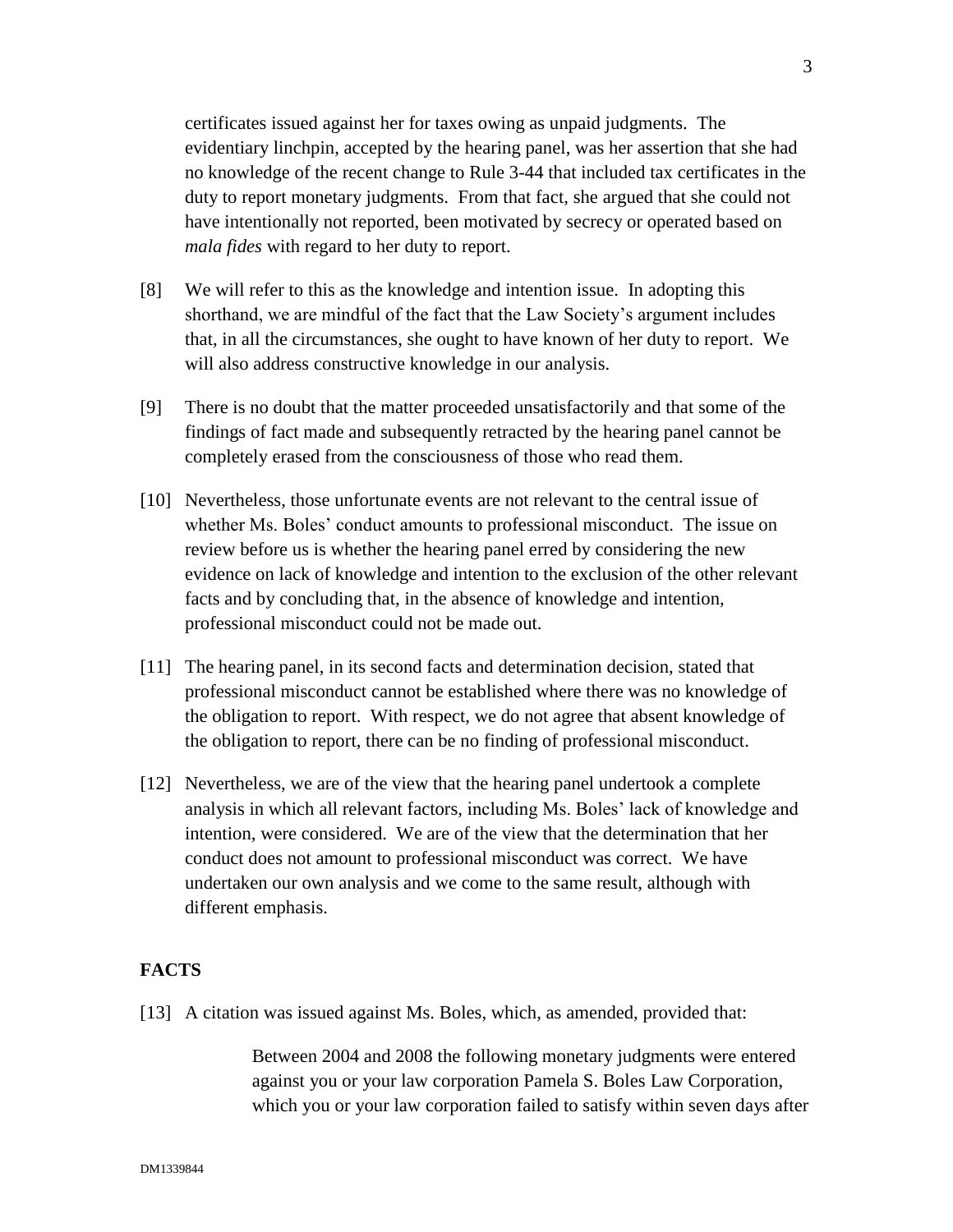the date of entry of each judgment. You failed to notify the Executive Director in writing of the circumstances of each judgment and your proposal for satisfying each judgment, contrary to Law Society Rule 3- 44(1):

- (a) Certificate filed in the Federal Court of Canada on October 21, 2008 against you for \$16,348.77 plus interest.
- (b) Certificate filed in the Federal Court of Canada on January 9, 2008 against you for \$193,527.48 plus interest.
- (c) Certificate filed in the Federal Court of Canada on March 16, 2005 against you for \$157,019.45 plus interest.
- (d) Certificate filed in the Federal Court of Canada on August 6, 2004 against your law corporation for \$25,415.75 plus interest.
- (e) Certificate filed in the Federal Court of Canada on July 27, 2004 against your law corporation for \$48,005.06 plus interest.
- (f) Certificate filed in the Federal Court of Canada on April 20, 2004 against your law corporation for \$22,667.87 plus interest.
- (g) Certificate filed in the Federal Court of Canada on February 6, 2004 against you for \$9,371.91 plus interest.
- (h) Certificate filed in British Columbia Supreme Court on September 8, 2005 against your law corporation in regard to an obligation in default under the *Social Service Tax Act* in the amount of \$6,528.46.
- (i) Certificate filed in British Columbia Supreme Court on May 11,2005 against your law corporation in regard to an obligation in default under the *Social Service Tax Act* in the amount of \$9,152.04.

This conduct constitutes one or more of a breach of the *Act* or Rules, professional misconduct, and/or incompetence of duties as a lawyer.

- [14] As will be described below, ultimately the proceedings narrowed to sub-paragraphs  $(c)$ ,  $(e)$ ,  $(g)$  and  $(h)$  of the citation.
- [15] Law Society Rule 3-44 has become Law Society Rule 3-50. We will refer to it as Rule 3-44 because that is what it was during the relevant time and that is what it was when the citation was issued. During the period the citation refers to, 2004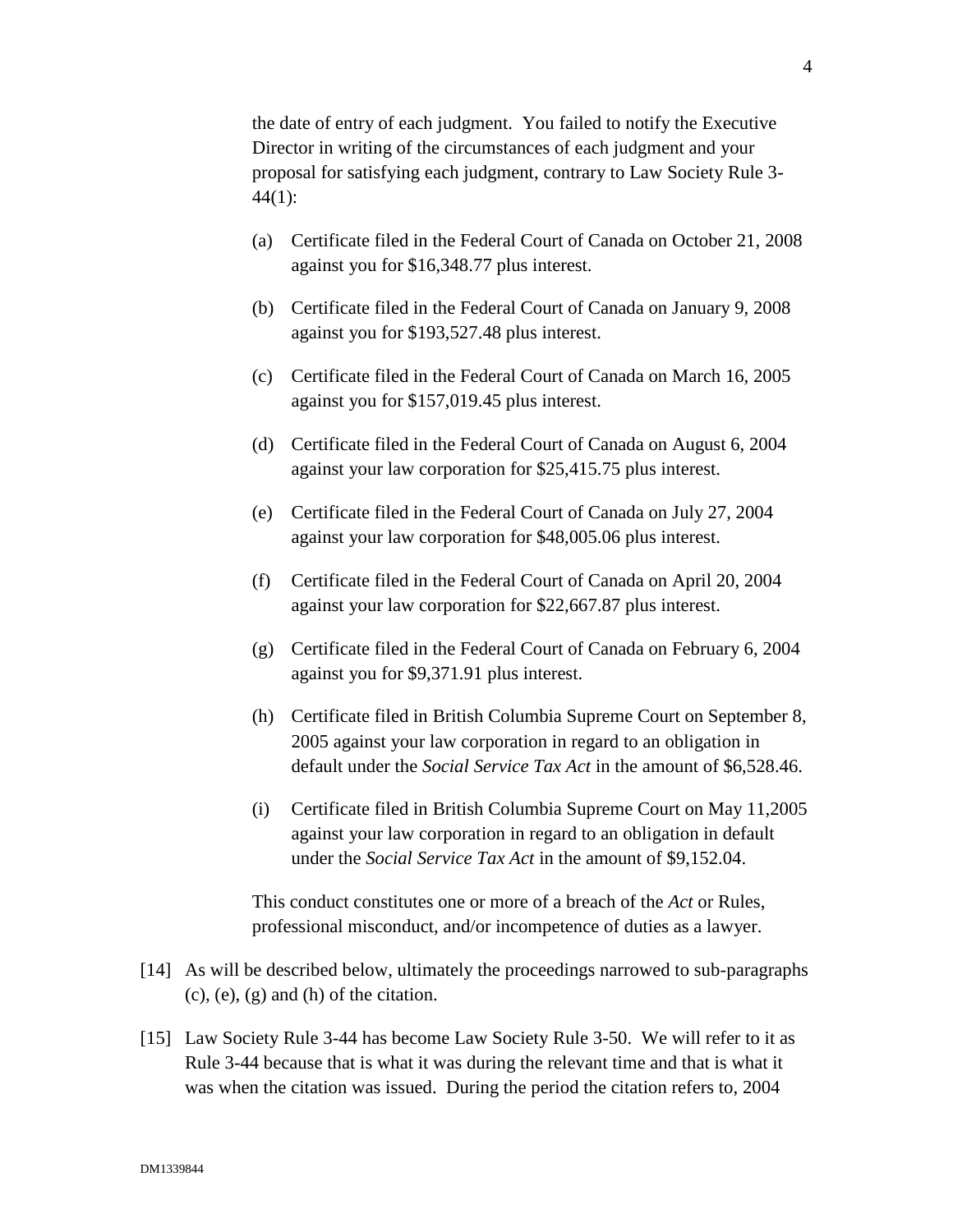through 2008, it was amended several times. It was also amended in 2003, prior to the relevant time period. The pre-2003 rule and the 2003 amendments (the post-2003 amendments are not germane to this review) are as follows:

*as of January 1, 2000:* 

#### **Failure to satisfy judgment**

- **3-44**(1) A lawyer against whom a monetary judgment is entered and who does not satisfy the judgment within 7 days after the date of entry, has failed to meet a minimum standard of financial responsibility, and must immediately notify the Executive Director in writing of
	- (a) the circumstances of the judgment, including whether the judgment creditor is a client or former client of the lawyer, and
	- (b) his or her proposal for satisfying the judgment.
	- (2) Monetary judgments to which subrule (1) [sic] include
		- (a) an order nisi of foreclosure,
		- (b) a registrar's certificate given under section 76 of the Act that requires a lawyer to pay money to a client, and
		- (c) a garnishment order under section 224 of the *Income Tax Act* (Canada) if a lawyer is the tax debtor.
	- (3) Subrule (1) applies whether or not any party has commenced an appeal from the judgment.

*as of December 12, 2003:* 

#### **Failure to satisfy judgment**

- **3-44**(1) A lawyer against whom a monetary judgment is entered and who does not satisfy the judgment within 7 days after the date of entry, has failed to meet a minimum standard of financial responsibility, and must immediately notify the Executive Director in writing of
	- (a) the circumstances of the judgment, including whether the judgment creditor is a client or former client of the lawyer, and
	- (b) his or her proposal for satisfying the judgment.
	- (2) Monetary judgments referred to in subrule (1) include
		- (a) an order nisi of foreclosure,
		- (b) any certificate, final order or other requirement under a statute that requires payment of money to any party, and
		- (c) a garnishment order under the Income Tax Act (Canada) if a lawyer is the tax debtor.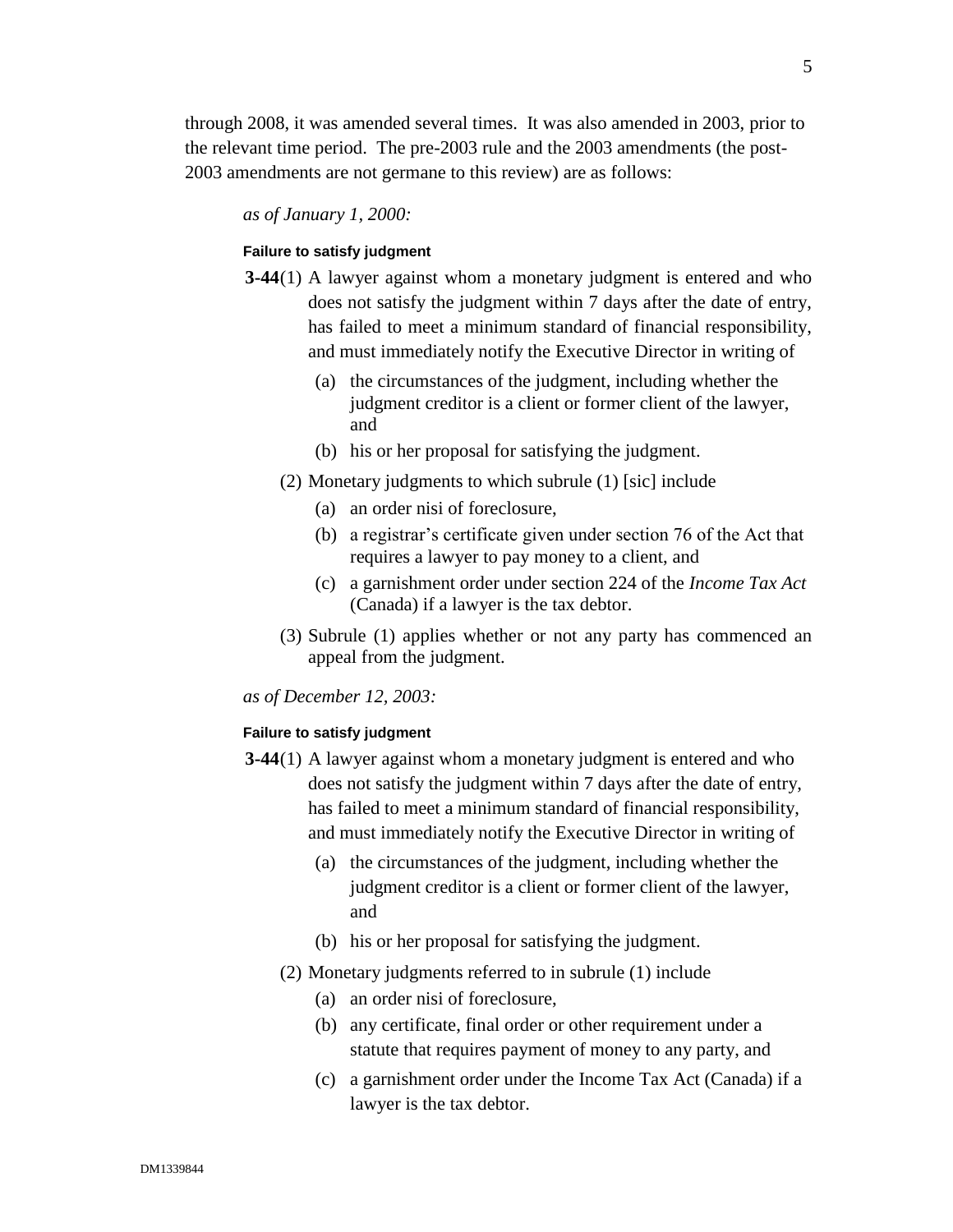- (3) Subrule (1) applies whether or not any party has commenced an appeal from the judgment.
- [16] For the purposes of this matter, the important amendments were that the definition of "monetary judgment" was broadened to include tax certificates of the type that underlie the citation.
- [17] In 1999, at the time the previous Rule 3-44 governed, Ms. Boles was cited for failing to report a monetary judgment to the executive director of the Law Society. She was found to have breached the rule: *Law Society of BC v. A Lawyer*, 2002 LSBC 11, [2002] LSDD No. 25.

# **Citation sub-paragraph (c)**

- [18] In the taxation years 2001, 2002 and 2003, when Ms. Boles did not file income tax returns, the Canada Revenue Agency ("CRA") issued an arbitrary assessment of income earned by Ms. Boles for those years. Ms. Boles did not pay the amounts set by arbitrary assessment.
- [19] CRA issued a certificate under the *Income Tax Act* for \$157,019.45 and, on April 1, 2005, registered it against title to land owned by Ms. Boles.
- [20] Ms. Boles learned of the certificates when attempting to sell a property against which the certificate was registered. She paid the certificate from the proceeds of sale of the property 28 days after it was registered and nine days after she became aware of it.

# **Citation sub-paragraph (e)**

- [21] As a result of non-payment by Pamela S. Boles Law Corporation of Goods and Services Tax (GST) owing on legal fees and disbursements charged to clients by that law corporation, CRA issued a certificate under the *Excise Tax Act (Canada)* for \$48,005.06 on July 27, 2004.
- [22] The hearing panel was unable to conclude exactly when this debt was paid but concluded it was likely paid on August 15, 2005, 384 days after the issuance of the certificate.
- [23] The hearing panel initially held that Ms. Boles became aware of the certificate in December 2004 but revised that finding to April 19, 2005 based on evidence at the second facts and determination hearing. It was paid four months later.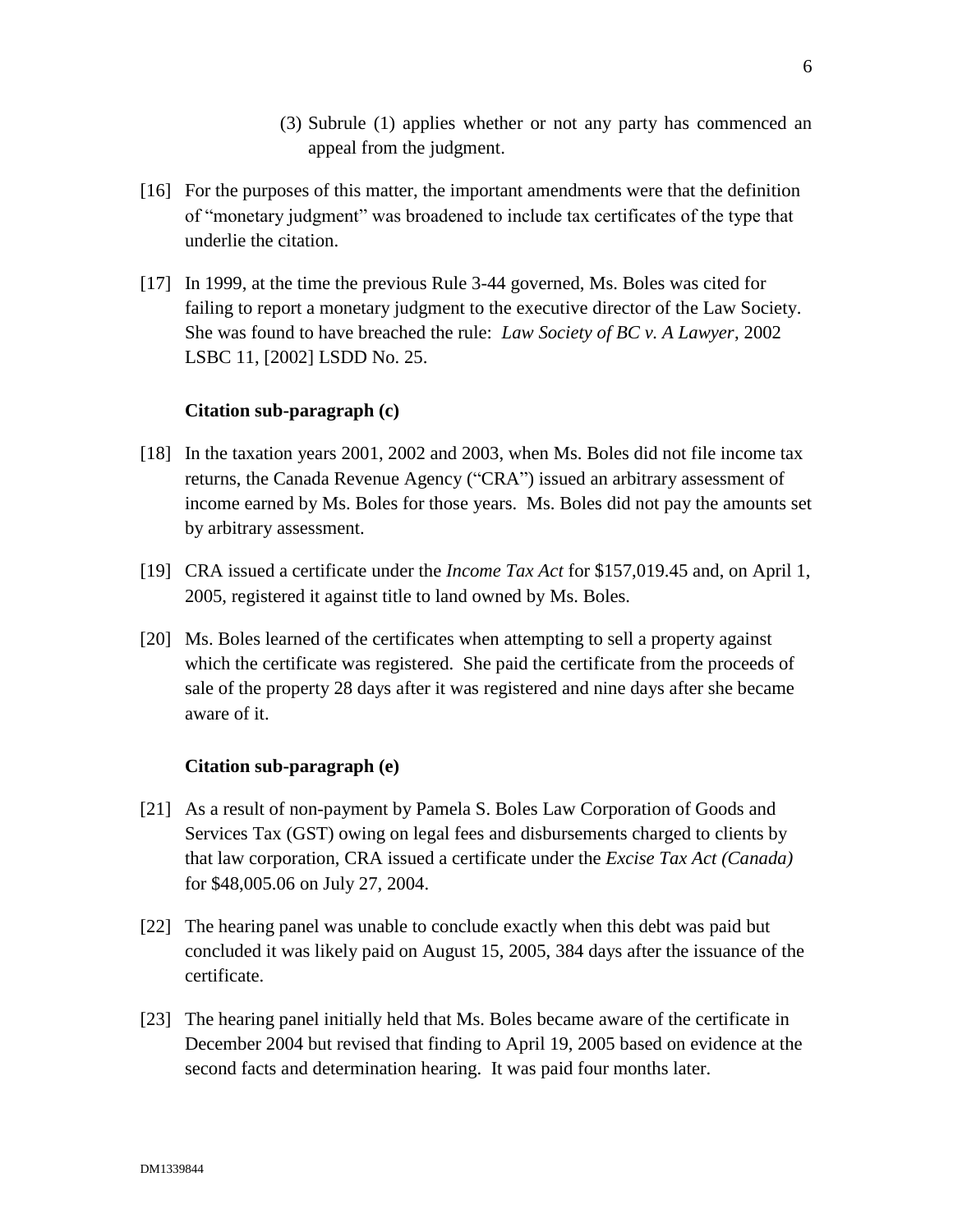#### **Citation sub-paragraph (g)**

- [24] As a result of non-payment by Ms. Boles of income taxes assessed as owing by her, CRA issued a certificate under the *Income Tax Act* for \$9,371.91 on February 6, 2004. That certificate was registered on February 19, 2004 against title to land owned by Ms. Boles.
- [25] This debt was fully paid to CRA on April 28, 2005 from proceeds of the sale of one of the properties owned by Ms. Boles. The payment was made 402 days after the registration of the certificate.
- [26] The hearing panel found that Ms. Boles became aware of the certificate in March of 2004 and, despite evidence led disputing this at the reopened hearing, maintained that finding.

## **Citation sub-paragraph (h)**

- [27] As a result of non-payment by Pamela S. Boles Law Corporation of Social Service Tax owing on legal fees and disbursements charged to clients by that law corporation, the Province of British Columbia issued a certificate under the *Social Service Tax Act* in the amount of \$6,528.46 on September 2, 2005. That certificate was entered by the Supreme Court of British Columbia on September 8, 2005, and a Writ of Seizure and Sale was issued by that Court on the same day.
- [28] The Writ of Seizure and Sale was returned by West Coast Court Bailiffs Inc. as fully paid in the amount of \$6,829.61 on October 19, 2005. The payment was made 41 days after the entry of the certificate.
- [29] The date upon which Ms. Boles became aware of this certificate is uncertain, but she conceded that she had inadvertently breached Rule 3-44(1) in respect of it.

#### **The first facts and determination hearing**

- [30] Following the commencement of the initial hearing on facts and determination, but prior to its conclusion, counsel for the Law Society advised the hearing panel that certain matters had been agreed with counsel for Ms. Boles as follows:
	- (a) The Law Society would no longer pursue subparagraphs a, b, d, f, and i of the amended citation;
	- (b) The respondent admitted that subparagraphs e, g and h of the amended citation were proven and were admitted to be breaches of Rule 3-44;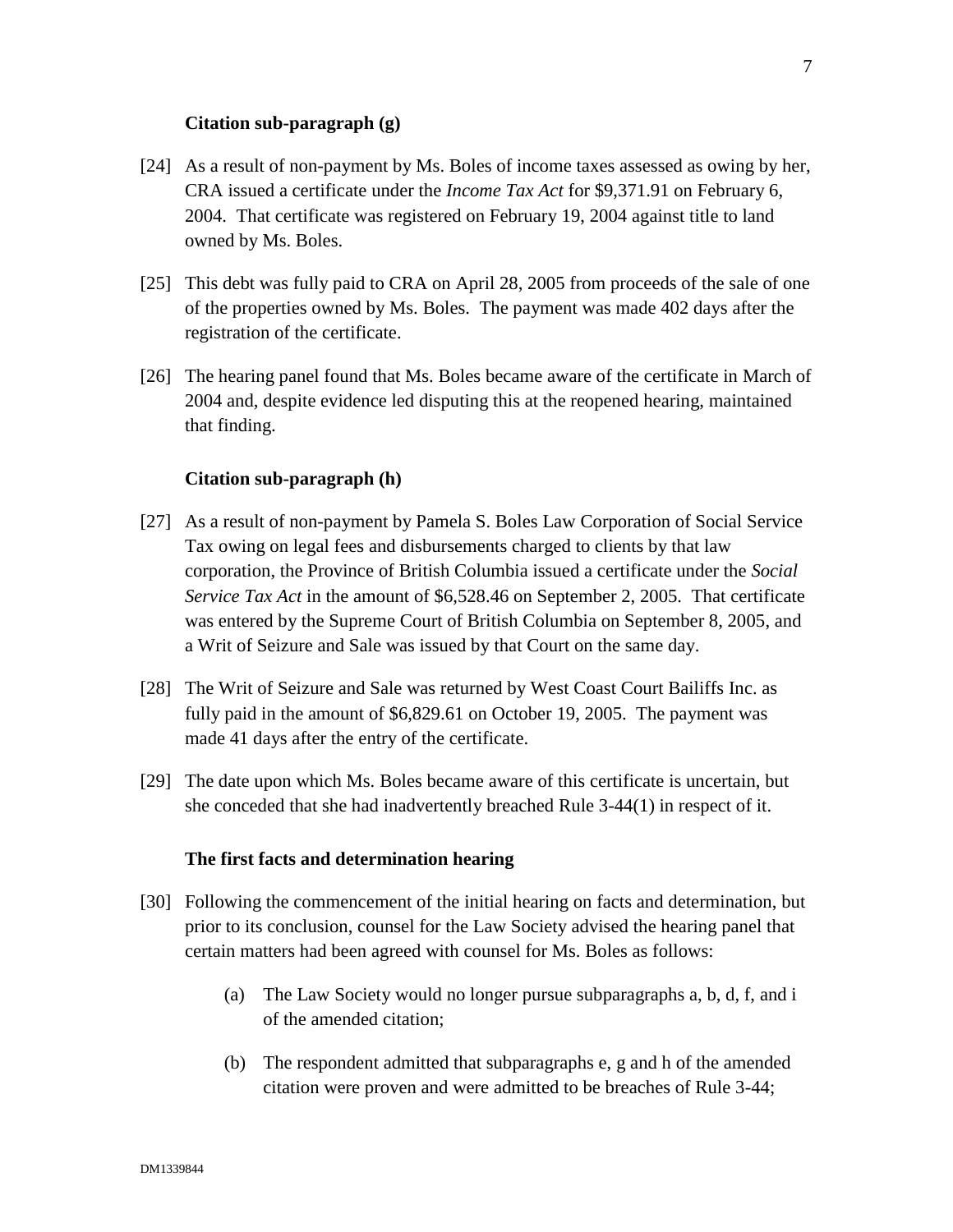- (c) The respondent admitted that the essential ingredients of subparagraph c of the amended citation had been made out but reserved the entitlement to argue that the circumstances did not amount to a breach of Rule 3-44.
- [31] At the hearing leading to the first Facts and Determination decision, counsel for the Law Society (not counsel before us) urged a finding of professional misconduct on the entirety of the facts, including what he characterized as "*mala fides* or alternatively wilful blindness."
- [32] The hearing panel held that the conduct amounted to professional misconduct relying in part on its findings that Ms. Boles "was motivated by secrecy and that her breaches of the reporting requirements were intentional and motivated by an intention to mislead and deceive."

## **The second facts and determination hearing**

[33] Counsel for the Law Society and counsel for Ms. Boles made a joint submission to the hearing panel to re-open the hearing on the basis that the agreement made between Ms. Boles and the Law Society included additional elements that had not been made known to the hearing panel:

> Counsel for the parties agreed that the Respondent's delay in reporting the various certificates that are the subject of the citation was not to be attributed to any "deliberation or intended obstruction on the part of the Respondent." The agreement further clarified, "If it is intended to go into suggestions of deliberate or intentional interference with Law Society functioning, then we (the Respondent's legal "team") would feel compelled to explore the issues more fully, and/or call rebuttal evidence." With this clear understanding in place, the Respondent called no evidence at the initial hearing.

- [34] The hearing panel was not advised of the "no deliberation or intended obstruction" aspect of the agreement or the link between that aspect of the agreement and Ms. Boles not calling evidence to provide more context to her conduct.
- [35] The hearing panel agreed to re-open the hearing to permit the additional evidence to be led and related argument to be presented.
- [36] At the re-opened hearing, Ms. Boles testified that, at the time that the certificates were issued, her financial affairs were in disarray due to problems with her accountant, including retrieving her records from her accountant after she changed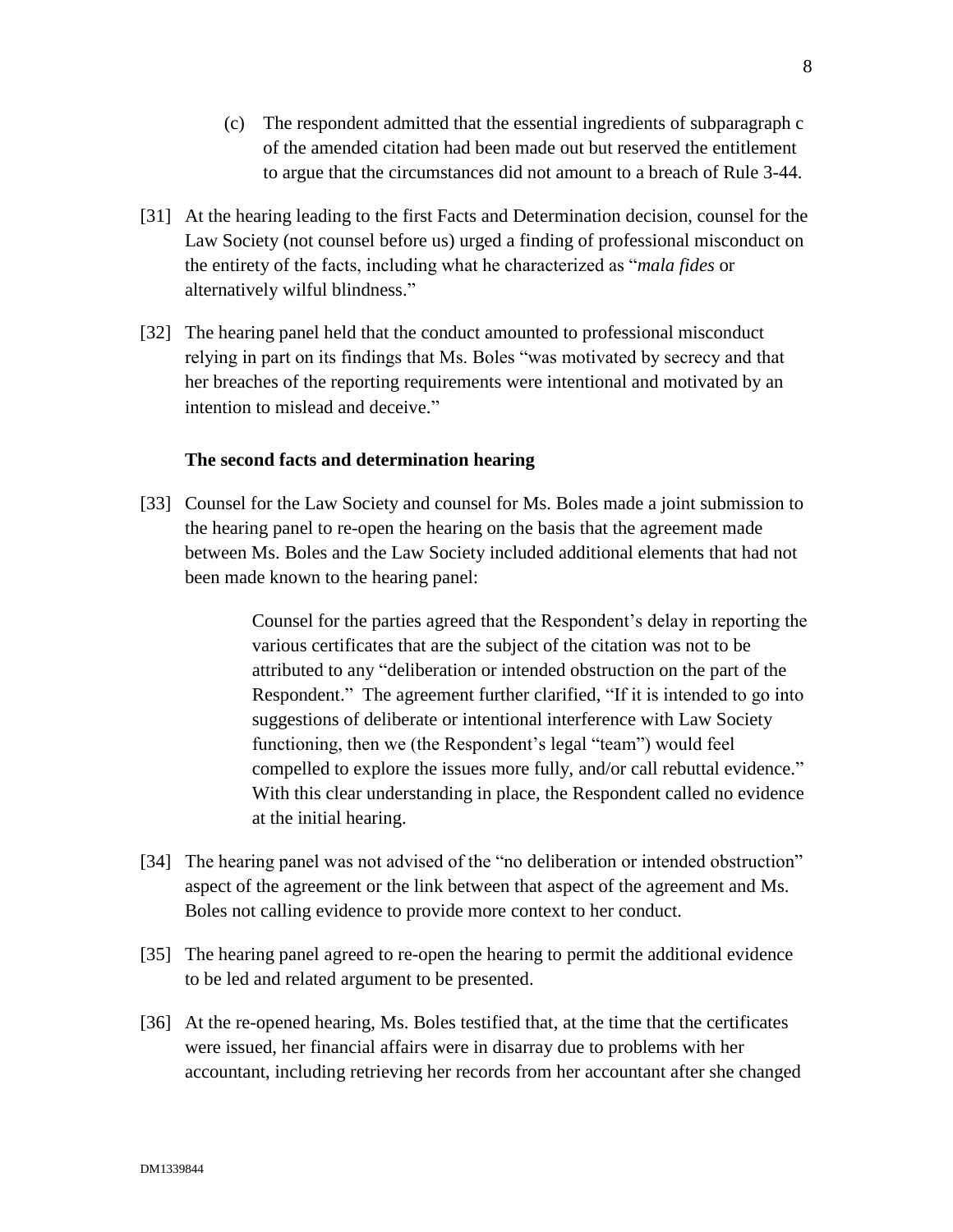accountants. She fell behind on tax filings, which her new accountant attempted to rectify, but the accountant did so with incomplete information.

- [37] In addition, in 1999, a British Columbia Supreme Court monetary judgment was entered against Ms. Boles that was neither reported nor paid within the time limit imposed by Rule 3-44. That resulted in a citation, a finding of a rule breach and a reprimand: *Law Society of BC v. A Lawyer*.
- [38] Ms. Boles described her state of mind at this time as increasingly "frozen." The overwhelming pressure of the accumulating financial and CRA compliance burdens caused her to essentially "seize up" and become unable to address any of the financial requirements of the day-to-day administration of the law practice. She was not compliant with her obligations to file employee deductions, Employment Insurance contributions, GST, Canada Pension Plan contributions and Social Service tax (Provincial Sales tax) on her legal fees. The neglected financial reporting included filings required of her law corporation.
- [39] With regard to the personal income tax returns that were not filed, the CRA assessed tax on the basis of "arbitrary assessments." The CRA collections officer imposed a 90-day deadline to file the returns with which Ms. Boles was not able to comply, so she filed a "Notice of Objection" with the CRA on the understanding that this filing is supposed to suspend all collection proceedings until the Notice of Objection was resolved by a hearing officer. The Notice of Objection did not have the desired effect, and a certificate was issued in respect of the unpaid tax on the imputed income. This certificate was filed against the property of Ms. Boles just prior to the closing date of the sale of a property owned by Ms. Boles, the proceeds of which she intended to use to retire outstanding indebtedness.
- [40] In addition, there was evidence of 15 writs of execution that were served upon the law practice of Ms. Boles or her law corporation. These writs spanned a period of time from April 2004 to September 2005. The majority of these writs were paid upon presentation. However, this situation led to the characterization of the overall financial disarray as "sheriffs at the door."
- [41] Ms. Boles also led evidence that she had not tried to hide her financial difficulties from the Law Society. Her practice reports provided to the Law Society from 2005 through 2008 disclosed dozens of general account cheques that had been dishonoured. The disclosure of these dishonoured cheques each year for several years did not prompt the Law Society to inquire into whether her financial circumstances posed a threat to her clients or the public.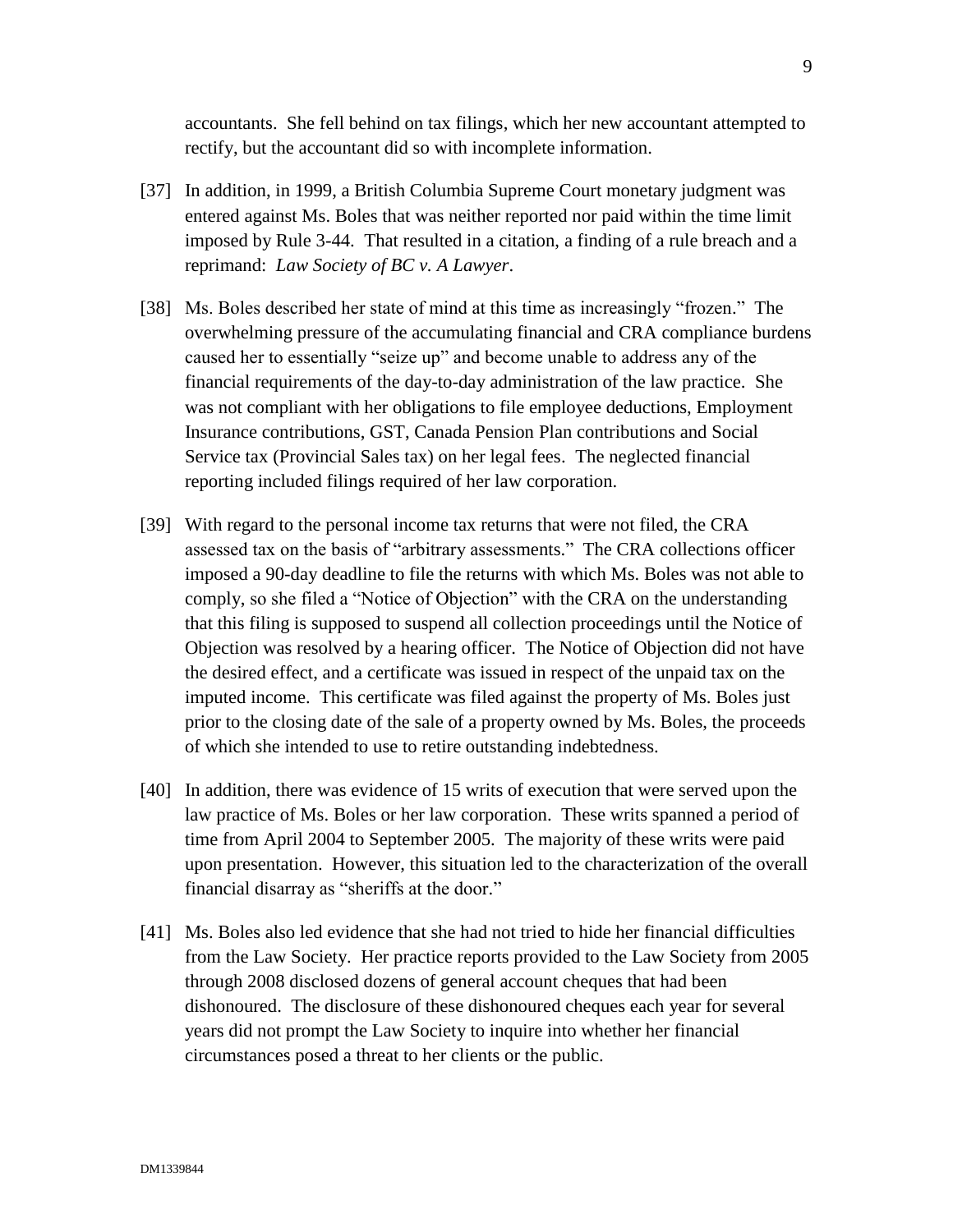- [42] Ms. Boles testified that she was not aware of the change to Rule 3-44 that occurred in December 2003. She said that, until she received a letter from the Law Society on January 22, 2009, she was not aware that the various certificates described in the citation met the language of Rule 3-44 and were required to be satisfied or reported within seven days of filing.
- [43] Ms. Boles' husband testified at the re-opened hearing. He is also a lawyer, and it was his evidence that he also did not appreciate that the various certificates issued as described in the citation amounted to judgments that needed to be reported to the Law Society if not paid within seven days.
- [44] At the review hearing before us, both counsel for the Law Society and Ms. Boles agreed that the recitation of evidence tendered at the second hearing, which is summarized above and provided in more detail at paragraphs 31-49 of the second facts and determination decision, were findings of fact by the hearing panel.
- [45] In addition, the hearing panel set out the following factual determinations that they described as material to their second facts and determination decision at paragraph 55:
	- (a) neither the Respondent nor her husband were aware that certificates filed against real property interests were required to be reported as "judgments" by Rule 3-44; and
	- (b) the financial affairs of the Respondent and her law practice for the period of time from at least 2000 to 2006 were in abject and abiding disarray.

# **POSITION OF THE PARTIES**

# **The Law Society**

- [46] The basis for the Law Society's review is an alleged error in principle pertaining to the hearing panel's treatment of Ms. Boles' knowledge and intention (including constructive knowledge) in relation to her failure to report the tax certificates.
- [47] The Law Society asserts that the finding that Ms. Boles was not aware of the duty to report these tax certificates does not preclude a finding of professional misconduct and the hearing panel ignored the jurisprudence that establishes that professional misconduct can be made out in the absence of deliberate and intentional breach of a rule. The Law Society points to the concept of gross culpable neglect that has formed the foundation for findings of professional misconduct in other cases. The Law Society says that, when all the circumstances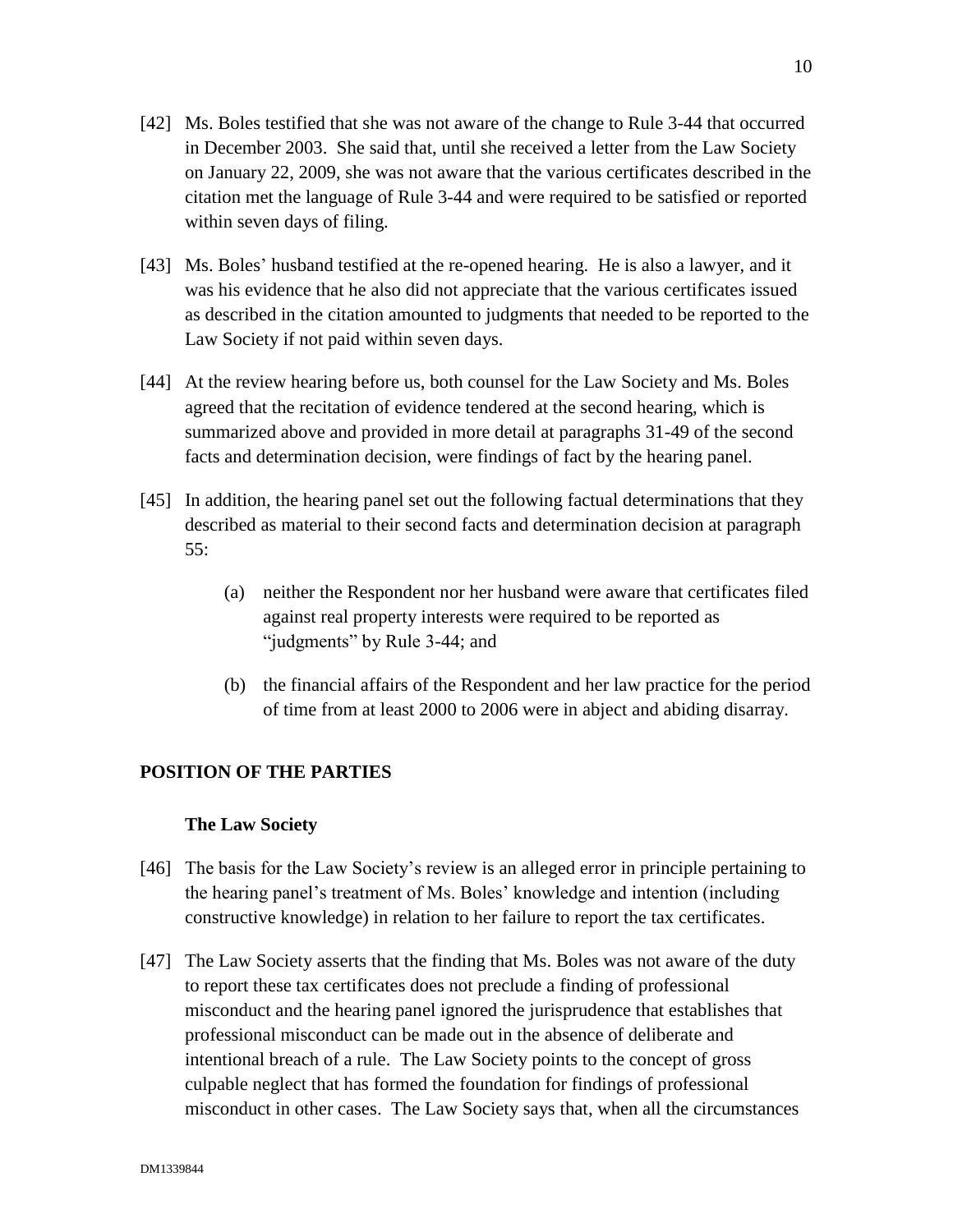are taken into account in this case, Ms. Boles ought to have known of her duty to report or she was grossly neglectful of her duty to report.

[48] The circumstances the Law Society relies upon include: Ms. Boles' prior breach of Rule 3-44; the number of tax certificates issued against her; the sheriffs at the door; the fact that the tax certificates were deemed to be judgments or had the same force and effect as judgments; the fact that her tax solicitor described them to her as judgments; her failure to familiarize herself with the rule change or make any inquiries about it; and the number and duration of the rule breaches.

## **The Respondent**

- [49] Ms. Boles argues that the failure to communicate the agreement not to allege an intentional obstruction of the Law Society and then arguing *mala fides* at the first facts and determination hearing is the important context for this review.
- [50] She further argues that gross culpable neglect cannot be made out because the changes to Rule 3-44 were inadequately publicized and because these tax certificates were different from the previous BC Supreme Court monetary judgment entered after trial. Ms. Boles submits that, in these circumstances, the Law Society would need to prove recklessness to prove gross culpable neglect, but the Law Society does not assert recklessness. Her previous citation under Rule 3- 44 did not alert her, nor could it have, that the subsequent changes would include the duty to report tax certificates.
- [51] Ms. Boles argues that cases such as *Law Society of BC v. Lessing*, 2012 LSBC 19, and *Law Society of BC v. McLean*, 2015 LSBC 39, are cases in which hearing panels have differentiated the consequences of failing to report under Rule 3-44 based on whether the respondent was aware of the obligation to report. She says those cases should apply with the same result.

#### **STANDARD OF REVIEW**

- [52] The issue on this review is whether the hearing panel erred in application of legal principles on the question of professional misconduct. The parties do not dispute the findings of fact made by the hearing panel.
- [53] On review pursuant to s. 47 of the *Legal Profession Act*, questions of law, including the application of legal principles, attract the correctness standard of review: *Kay v. Law Society of British Columbia*, 2015 BCCA 303, para. 41 and *Law Society of BC v. Nguyen*, 2016 LSBC 21.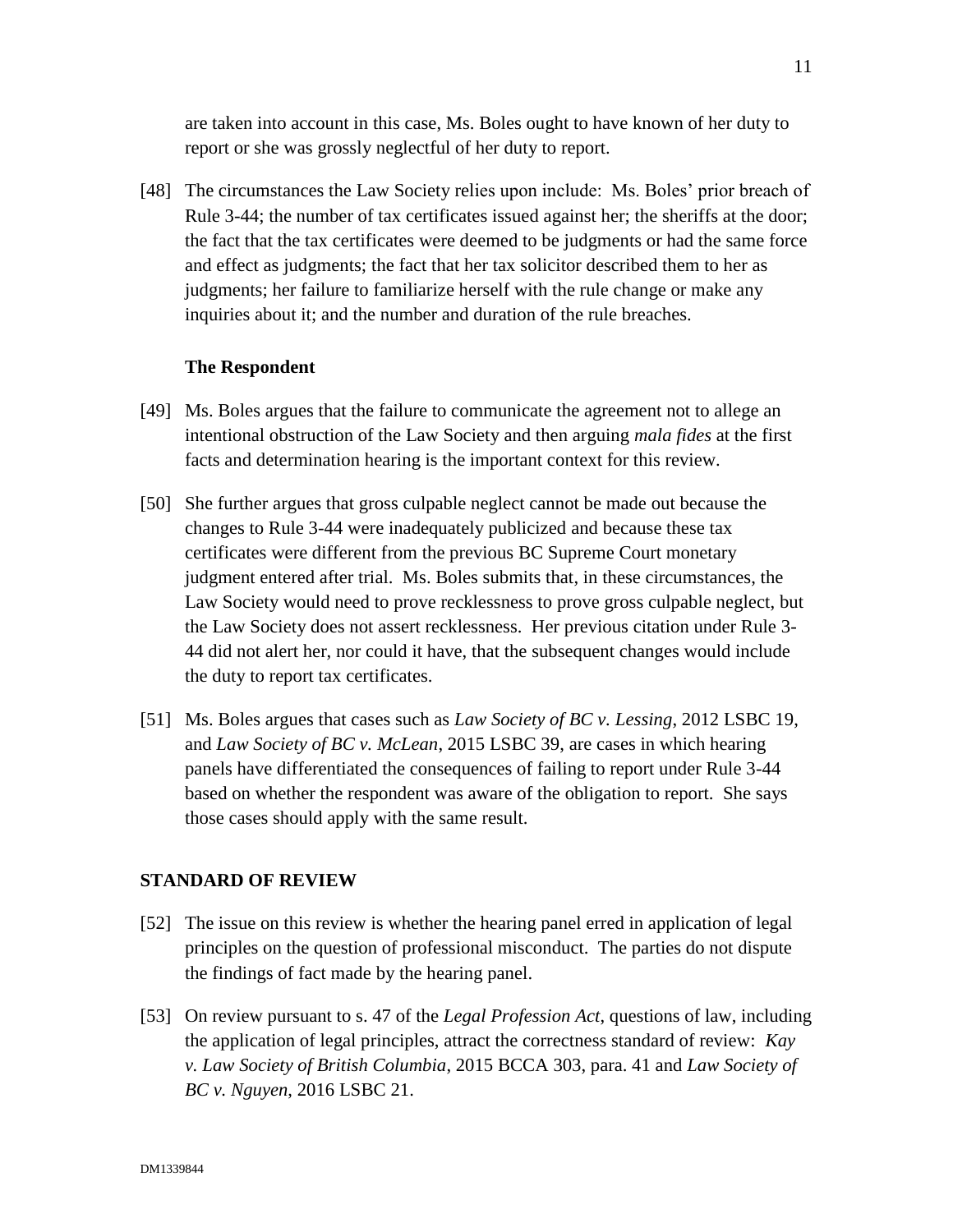## **ANALYSIS**

#### **Professional misconduct**

- [54] As is well understood, the test for whether conduct reaches the threshold of professional misconduct is whether it amounts to a marked departure from the conduct the Law Society expects of lawyers: *Law Society of BC v. Martin*, 2005 LSBC 16. It is also not in question that conduct that is in breach of the Law Society Rules or the *Legal Profession Act* is not necessarily professional misconduct.
- [55] The determination of whether certain conduct, rule breach or not, amounts to professional misconduct is based on a number of factors. The factors that may be appropriate to consider, depending on the circumstances of the case, include the gravity of the misconduct, its duration, the number of breaches, the presence or absence of *mala fides*, and the harm caused by the respondent's misconduct: *Law Society of BC v. Lyons*, 2008 LSBC 09.
- [56] It is not necessary, in every case, to consider each *Lyons* factor. Nor are the factors water tight containers: some elements of the case might be relevant to more than one factor. No single factor is presumptively determinative: *Law Society of BC v. Harding*, 2014 LSBC 52 at paras. 78-79. While some cases may have a fact or set of facts going to a factor that decisively pushes the case over the marked departure threshold or, conversely, clearly stops short of it, there is no rule in that regard. Indeed, the very nature of a multifactorial approach precludes presumptively determinative factors and instead calls on a hearing panel to exercise discretion to determine how much weight to assign each relevant factor.
- [57] In *Harding,* the hearing panel considered the authorities that describe an element of culpability in the marked departure analysis, and whether a lack of intention precluded a finding of professional misconduct. The hearing panel rejected this argument, and held that, in all the circumstances, notwithstanding the lack of intention, professional misconduct was made out, stating at paragraphs 74-79 :
	- [74] Counsel for Mr. Harding relies on *Re: Lawyer 10*, 2010 LSBC 02, and submits that the element of culpability cannot be satisfied without evidence of something more than an error on the lawyer's part. He says that the cases read in context (and this is most pronounced in the cases involving delay) all involve some element of culpable behaviour that goes beyond inadvertence or a mistake.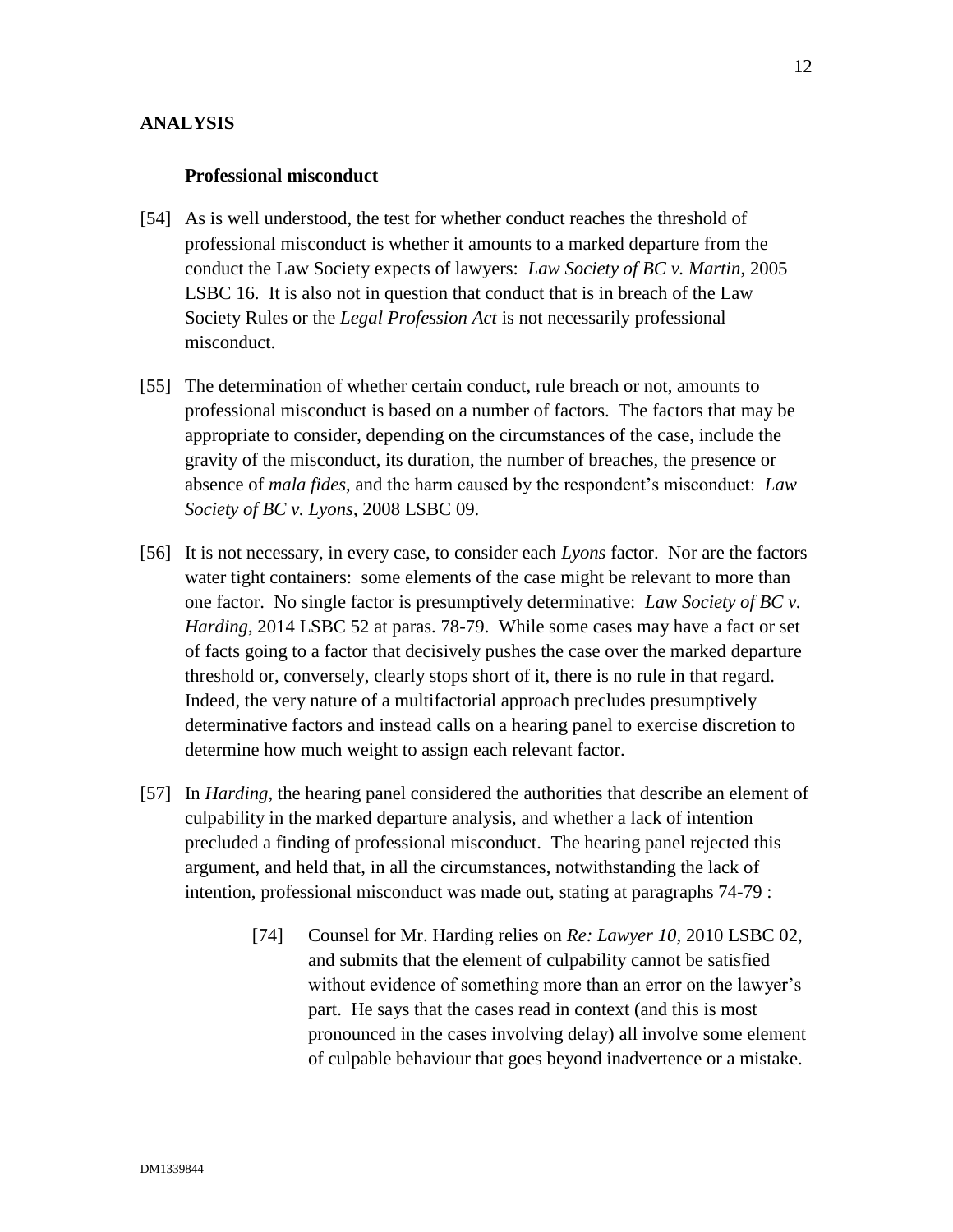- [75] Counsel for the Law Society says that culpability means that the conduct is the fault of the lawyer and marked departure refers to the degree of culpability (*Martin*). The degree of culpability requirement is satisfied if the conduct rises to the level of being aggravated (*Re: Lawyer 12*, 2011 LSBC 35).
- [76] In our view, given all the cases and the guiding principles from *Stevens* [*v. Law Society (Upper Canada)*, (1979), 55 OR (2d) 405 (Div. Ct.),] and the marked departure test from *Martin*, there must be culpability in the sense that the lawyer must be responsible for the conduct that is the marked departure. The words "marked departure" are where one finds the requirement that the nature of the conduct must be aggravated or, to use the words of *Stevens*, outside the permissible bounds.
- [77] As *Stevens* and *Re: Lawyer 12* (both the single-bencher and the review decision) make clear the panel must look at all of the circumstances. In *Law Society of BC v. Lyons*, 2008 LSBC 09, the panel set out the following factors to consider in determining whether given conduct rises to the level of professional misconduct:
	- (a) the gravity of the misconduct;
	- (b) the duration of the misconduct;
	- (c) the number of breaches;
	- (d) the presence or absence of *mala fides*; and
	- (e) the harm caused.
- [78] The requirement that all the circumstances be considered and the factors set out in *Lyons* preclude an assertion that particular factors are determinative or trump factors.
- [79] Accordingly, it is not helpful to characterize the nature of blameworthiness with reference to categories of conduct that will or will not establish professional misconduct in any given case. Whether there was intention, or a "mere mistake", "inadvertence", or events "beyond one's control" is not determinative. While such evidence is relevant as part of the circumstances as a whole to be considered, absence of advertence or intention or control will not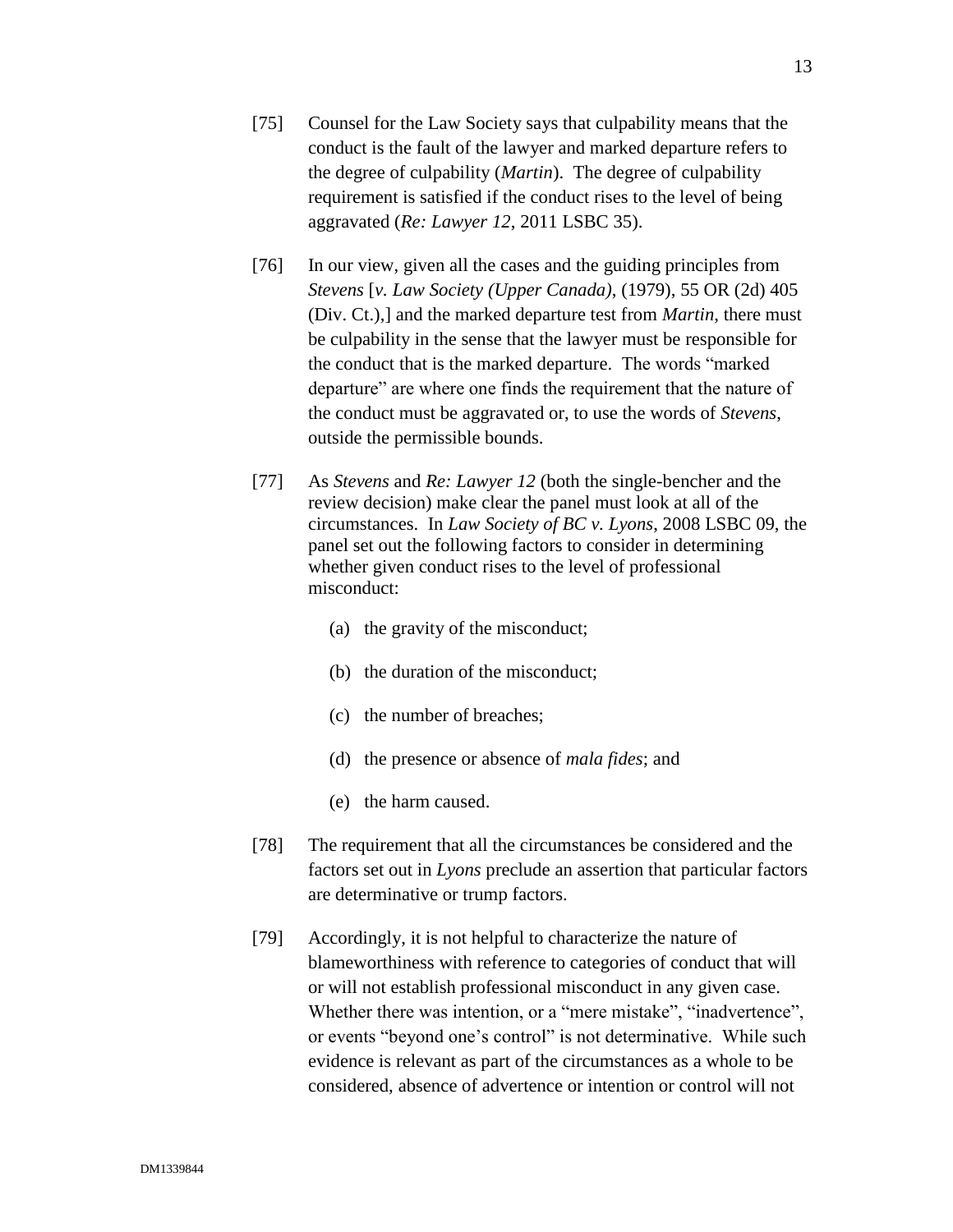automatically result in a defence to professional misconduct because the nature of the conduct, be it a mistake or inadvertence, may be aggravated enough that it is a marked departure from the norm. On the other hand, such evidence, taken as a part of the consideration of the circumstances as a whole, may be part of an assessment that the impugned conduct did not cross the permissible bounds.

## **The hearing panel's analysis of professional misconduct**

- [58] This brings us to the gravamen of the Law Society's argument on this review, namely that the absence of intention or knowledge was relied upon by the hearing panel to preclude a finding of professional misconduct.
- [59] While the second facts and determination decision can be read as focused on what the hearing panel accepted as Ms. Boles' lack of knowledge and intention, that is understandable given that the hearing panel was in the very unusual situation where it reversed its previous findings with regard to intention and knowledge and had to revisit its earlier analysis given those different facts. The object of the exercise was set out by the hearing panel at paragraph 57 of the second facts and determination decision:

... does the conduct of the Respondent as clarified by the additional evidence before us still reach the threshold of professional misconduct as set out in s. 38(4)(b)(i) or are we now of the view that the Respondent is instead guilty of the lesser issue of a simple breach of the Rules.

[60] The Law Society points to paragraph 78 of the hearing panel's second facts and determination decision:

> The Law Society argued that the array and duration of the financial difficulties facing the Respondent, when taken in the context of her prior history of an unreported judgment for which a citation had issued, placed the Respondent in a position of enhanced awareness. In her circumstances, with all that was going on in her financial world, the Law Society urged that it amounted to gross culpable neglect for her to not be completely up to date with her knowledge of all possible compliance obligations. It is a high bar that is advanced with that argument and one that we cannot adopt. We are satisfied that the Respondent was not aware of the requirement to report the certificates described in the four counts before us. In the absence of her knowledge of the obligation, there can be no finding of professional misconduct for her failure to comply.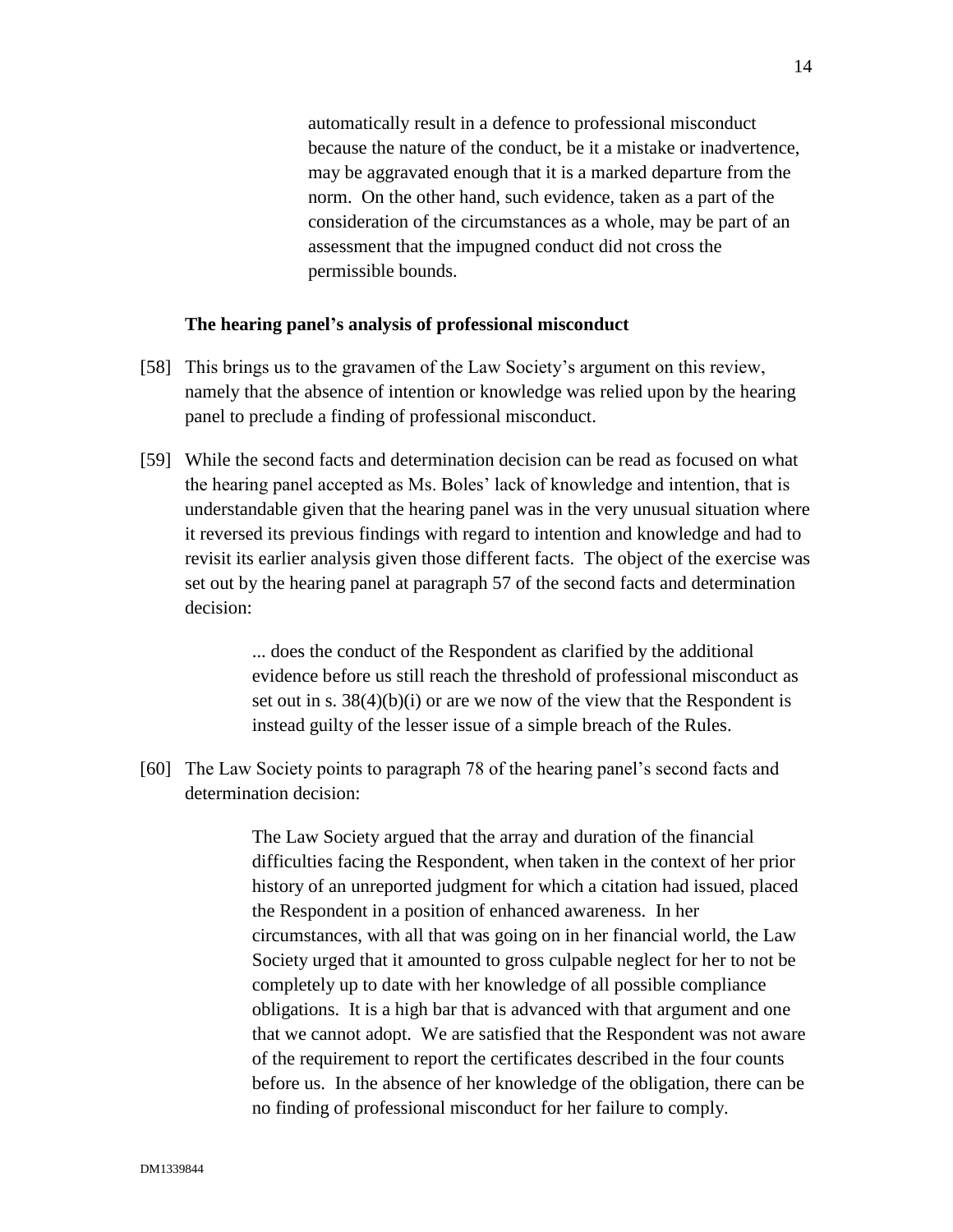- [61] With respect, we do not agree with the last sentence of this paragraph. It is too definitive. Absence of knowledge of a rule cannot, on its own, preclude a finding of professional misconduct. If the sentiment expressed in that sentence had been the only factor weighing against a finding of professional misconduct, on its own, then it would be an error in principle that might cause us to substitute a different outcome if a complete analysis supports a finding of professional misconduct.
- [62] However, we are of the view that the last sentence of paragraph 78 should be read with the entire decision. That sentence was written in the context of considering the Law Society's argument that the circumstances were such that Ms. Boles should have had knowledge and her lack of knowledge amounted to gross culpable neglect. The panel, we believe correctly, held that the lack of actual knowledge, in the particular circumstances of this case, was not gross culpable neglect. In considering the Law Society's argument that it was gross neglect for Ms. Boles not to be fully aware of all possible compliance obligations, the hearing panel concluded that "[i]t is a high bar that is advanced with that argument and one that we cannot adopt." We agree. We are also of the view that the hearing panel's decision was properly multifactorial, notwithstanding the last sentence of paragraph 78.
- [63] A review of both the first facts and determination decision (paragraphs 37 to 48) and the second facts and determination decision (paragraphs 61 to 63 and 69 to 76) demonstrate that the panel considered the relevant *Lyons* factors. The Law Society argues that, in the second facts and determination decision, the *Lyons* analysis was inappropriately focused on Ms. Boles' lack of knowledge and intention.
- [64] The Law Society says these facts were relevant to the presence or absence of *mala fides* but the hearing panel erred by also considering them with regard to other factors such as duration of the rule breach and number and frequency of the breaches. We do not accept this argument because we are of the view that the factors are not watertight compartments. Some facts will be relevant to more than one of them. For example, a very long period of misconduct will usually affect the assessment of gravity, as will misconduct that is associated with *mala fides.*
- [65] The hearing panel relied on *Lessing*, in which a lawyer who had more judgments against him than Ms. Boles was found to have breached the rule for failing to report all eight, but that failure only amounted to professional misconduct for the last two because, before the last two were entered against him, the Law Society had advised him of the duty to report. The hearing panel in *Lessing* drew a line between rule breach and professional misconduct based on the knowledge of the rule on the facts of that case. There is no error in the hearing panel in this case considering that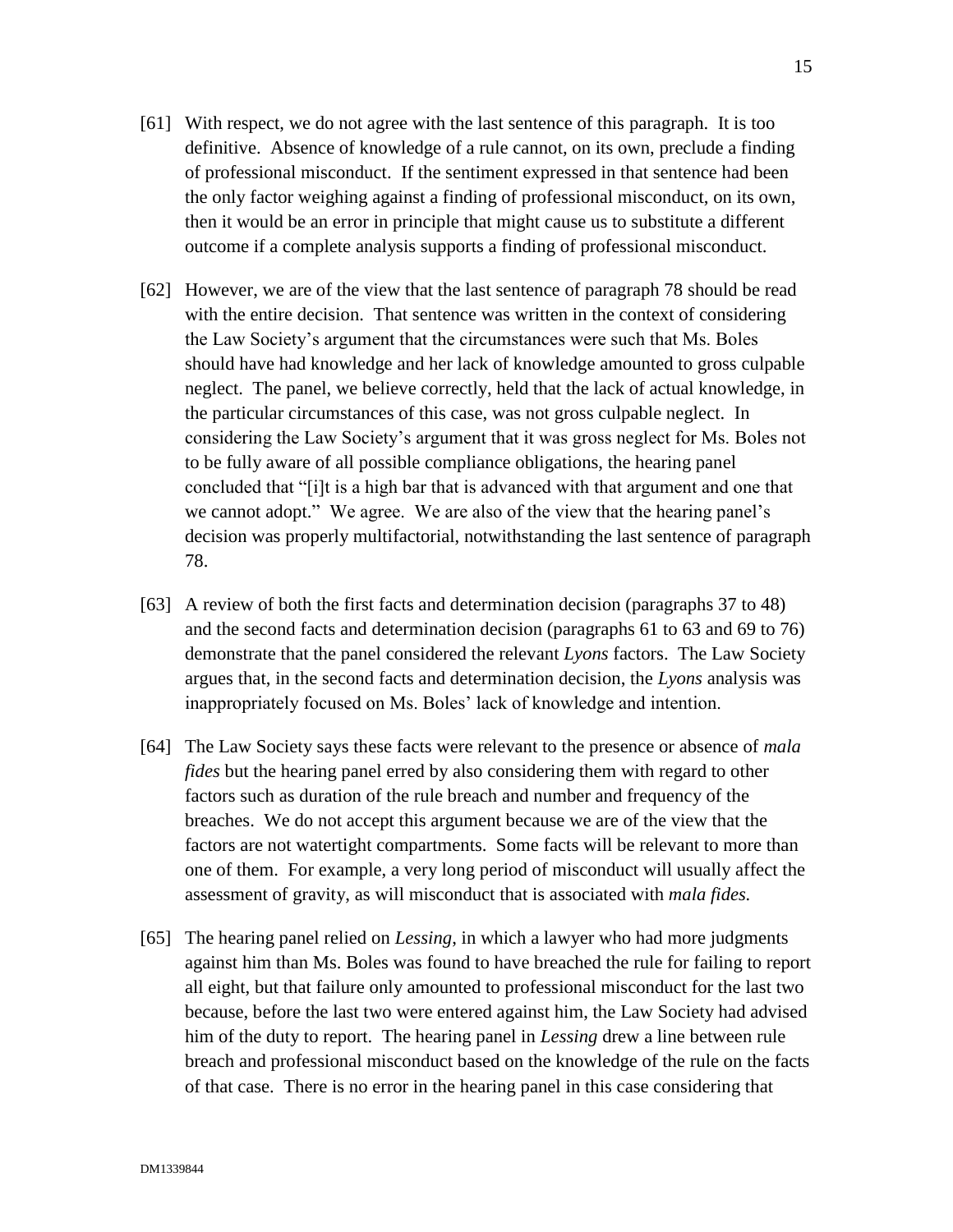decision. It was obviously germane to the analysis. However, it does not define a bright line for all cases, and the hearing panel below did not ascribe such a bright line to the reasoning in *Lessing.*

[66] We conclude that the hearing panel did not reduce its consideration solely to the lack of knowledge and intention on the part of Ms. Boles. But those facts were relevant to the overall analysis and to the consideration of the *Lyons* factors, and so it was appropriate for the hearing panel to consider them in all the ways they were relevant to the multifactorial analysis.

#### **Our analysis of professional misconduct**

- [67] Although we are of the view that the hearing panel did not err in its overall approach, we are also of the view that the last sentence of paragraph 78 is, if taken alone, an error of principle. Accordingly, we have also analyzed the *Lyons* factors to determine whether the circumstances of this case establish professional misconduct. Our analysis differs in emphasis from that of the hearing panel, but comes to the same result.
- [68] First, we consider the gravity of the conduct. The gravity is diminished by the fact that all of the certificates were repaid relatively promptly after Ms. Boles became aware of them, except one that was repaid more than a year after she became aware of it. The fact that she had a previous citation for failing to report a judgment is important and at first blush enhances the gravity. But that fact must be considered in light of the rule changes. Her previous citation pertained to a BC Supreme Court judgment, a completely different instrument than a tax certificate, at a time when tax certificates were not deemed to be judgments by Rule 3-44. The hearing panel found that Ms. Boles was not aware of the change to Rule 3-44. That finding diminished the gravity of failing to report in light of her previous citation for failing to report.
- [69] It is relevant to this analysis, as discussed by the hearing panel in both the first and second facts and determination decisions, that the reason for Rule 3-44 is to provide the Law Society with an opportunity to intervene to determine whether the unpaid judgment is evidence of financial issues in the lawyer's practice that could put the public at risk. In this case, the hearing panel found that Ms. Boles' practice was indeed in financial disarray. In the event, no harm came to a client or any other member of the public, but the lack of reporting did result in a missed opportunity for the Law Society to undertake its regulatory function.
- [70] On the other hand, Ms. Boles was reporting other facts demonstrating the financial disarray of her practice during this timeframe, i.e.: the dozens of dishonoured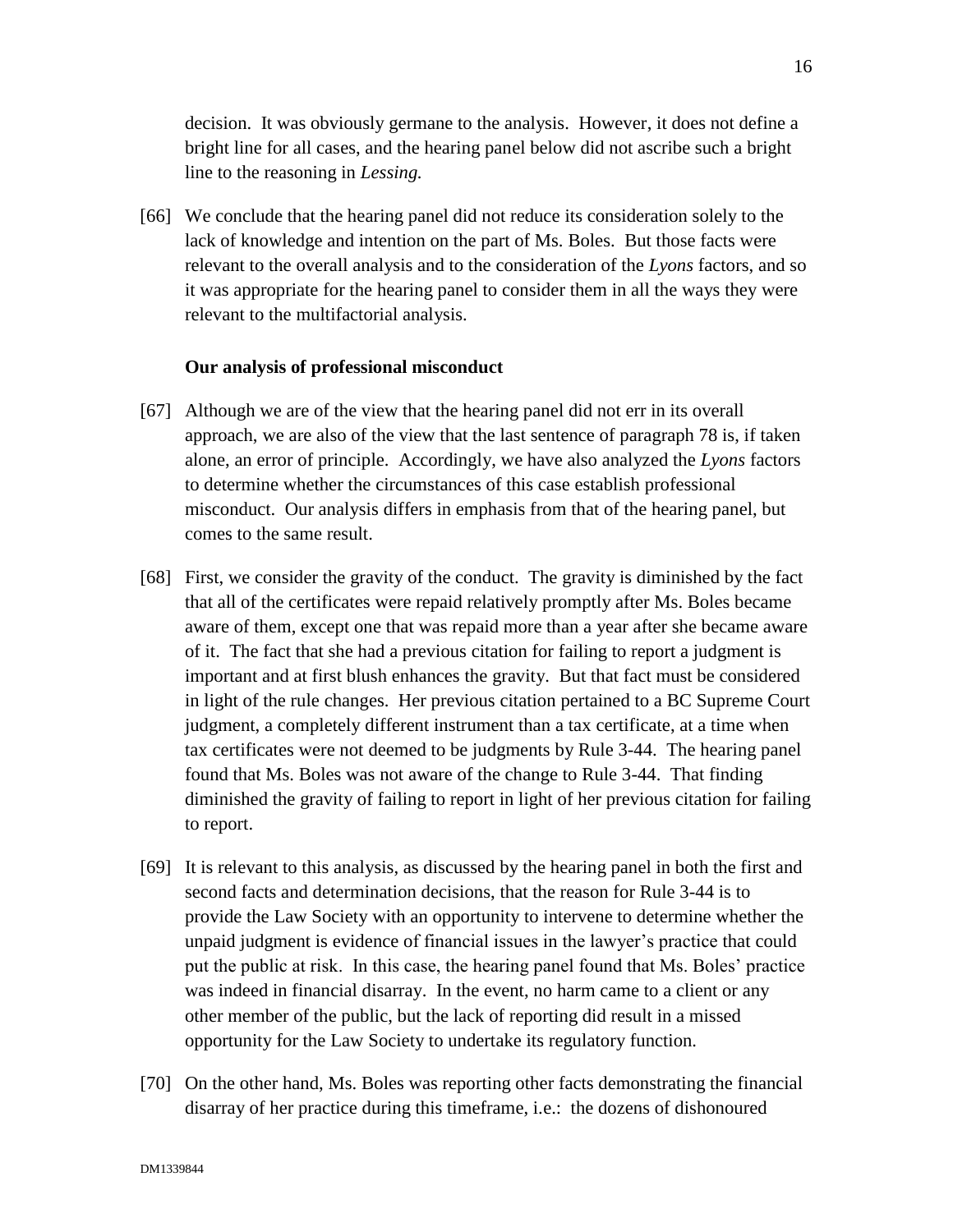general account cheques (which were subsequently honoured) between 2005 and 2008. In the context where reporting dishonoured cheques did not result in regulatory action by the Law Society, it is impossible to say whether reporting tax certificates that were paid more than seven days after they were issued would have triggered such regulatory action.

- [71] In all the circumstances, the gravity of her failure to report is a slightly aggravating factor.
- [72] Analysis of the duration of the misconduct is, in this case, a quagmire. Rule 3-44 requires judgments to be reported within seven days "after the date of entry." This was the language inherited from the previous version of the rule, which defined judgments as instruments that are entered such as judgments of courts and Registrar's certificates. The tax certificates in this case were issued *ex parte.* It is not clear whether any of them were "entered," but it may be that the certificate that is the subject of allegation (h) was "entered" by the British Columbia Supreme Court *ex parte* after it was issued *ex parte*.
- [73] Ms. Boles became aware of the certificates weeks or months after they were issued. If one takes the issuance of the certificate to be the starting point for the Rule 3-44 requirement, Ms. Boles was in breach for some time before she even knew about the existence of the certificates.
- [74] Instead of utilizing the time of "entry" as the trigger for the Rule 3-44 duty to report, it was argued before the hearing panel that the duration of the breach should be assessed as the time between when Ms. Boles became aware of the certificates and when she paid them. This too, as noted by the hearing panel, does not comport with the wording of Rule 3-44. The duty to report is not relieved by payment unless the payment occurs within seven days of the entry of the judgment.
- [75] The hearing panel concluded that duration could not be considered apart from *mala fides* because the failure to report was less significant during the time that Ms. Boles did not know she had anything to report. We agree with this. Even if constructive knowledge is substituted for actual knowledge, there was a time when there was no knowledge of any sort because Ms. Boles did not know of any of the certificates at the time they were issued. $1$
- [76] Constructive knowledge does not assist with this analysis. There is no clear marker or suggestion of when along the continuum of time during which these certificates

 $\overline{a}$ 

<sup>&</sup>lt;sup>1</sup> We observe that this line of reasoning assumes "issuance" is an enforceable substitute for "entry" under Rule 3-44, a matter we have not been asked to decide.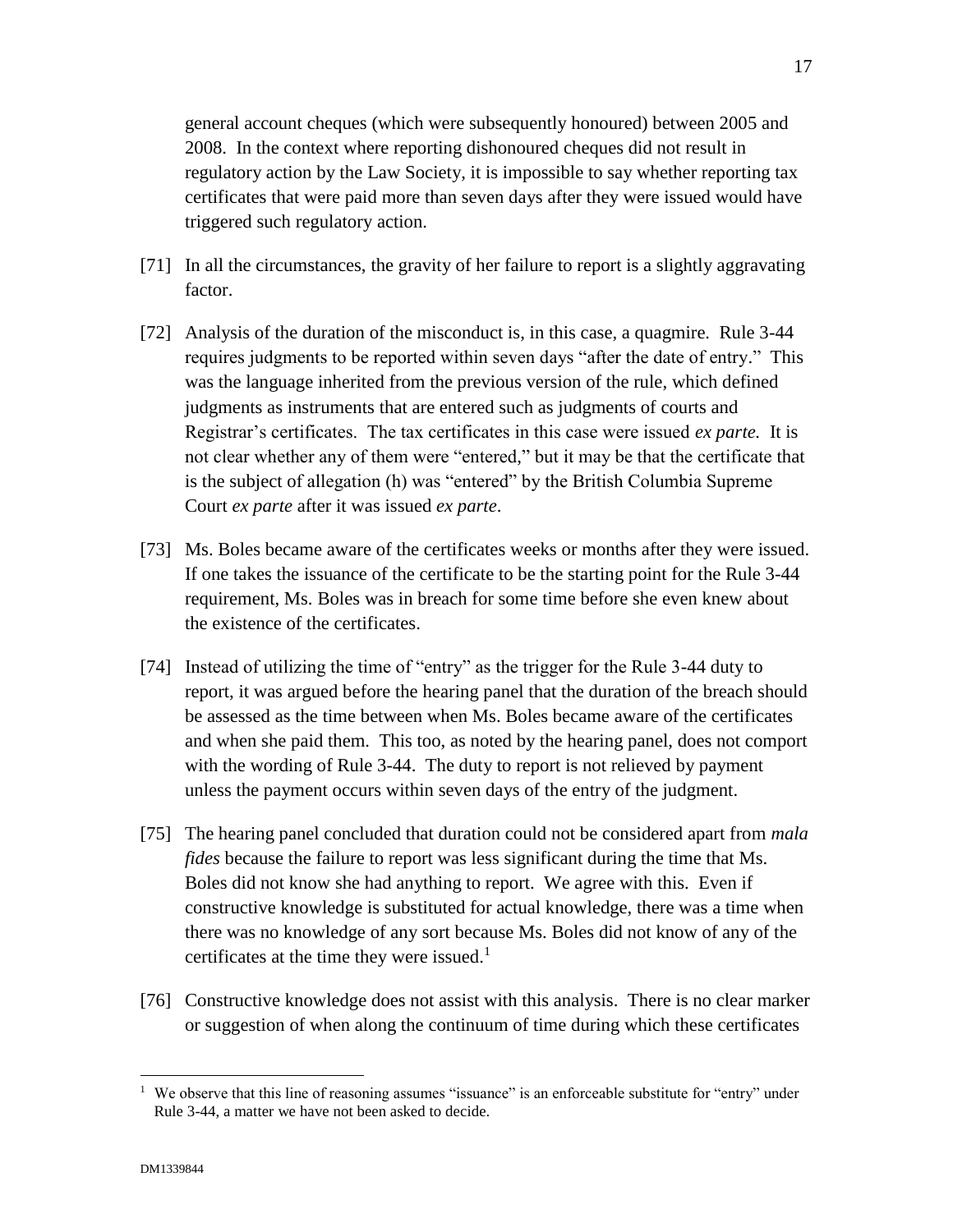were being issued and the financial disarray of Ms. Boles' practice was worsening that the constructive knowledge is said to have set in. Absent actual knowledge or a start time for constructive knowledge, there is no way to assess duration of failing to report in the face of constructive or actual knowledge. This also demonstrates that there can be no error in the hearing panel considering knowledge and intention on the duration point. The Law Society's assertion of constructive knowledge requires it.

- [77] On these facts, the duration of the breaches is not something that can be adequately defined. It could be characterized as a neutral factor, but it is really a non-factor.
- [78] With regard to the number of breaches, the abiding disarray of the financial circumstances of Ms. Boles' practice, the number of times sheriffs were at her practice demanding payment, and the serial discovery of these *ex parte* tax certificates, are the most compelling facts in support of the Law Society's argument that Ms. Boles should have been aware of the Rule 3-44 duty to report. However, not all of the times the sheriff was at the door involved these certificates, and as the hearing panel correctly observed, the citations relate only to the failure to report these certificates, not to being in financial disarray.
- [79] The number of breaches is slightly aggravating.
- [80] The presence or absence of *mala fides* was dealt with at length by the hearing panel. In the absence of actual knowledge, *mala fides* would have to be based on constructive knowledge. There is no suggestion that the constructive knowledge urged by the Law Society should be characterized as *mala fides.*
- [81] With regard to harm, we have dealt with the missed opportunity for the Law Society to intervene under the gravity factor analysis. That analysis addressed the potential for harm. Ultimately, no one suffered any actual harm. This factor is neutral.
- [82] The Law Society submits that, given Ms. Boles' circumstances, she ought to have been aware of her reporting requirements. As discussed above, we find that constructive knowledge is relevant to the analysis of the *Lyons* factors, most notably the factor considering the number of breaches. It is also relevant as an additional factor; the *Lyons* factors are not an exhaustive list of considerations. However, as we have also set out above, we do not consider knowledge, whether constructive or actual, to be determinative of the question of professional misconduct.